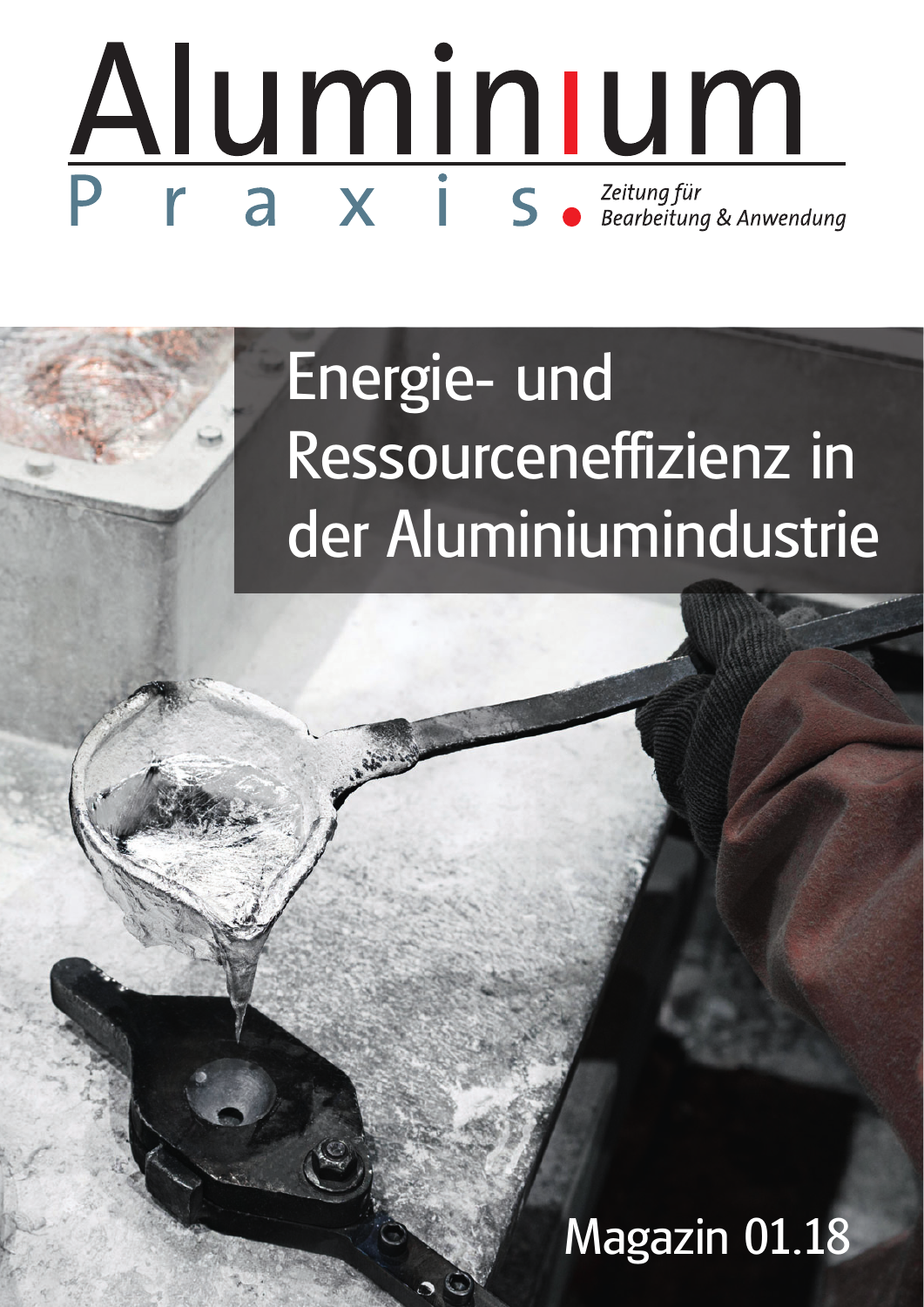# **Environmentally friendly pretreatment of aluminum with atmospheric pressure plasma**

# Chrome-free protection

There are alternatives to environmentally harmful, energy-intensive pretreatment processes in the aluminum processing industry. The use of atmospheric pressure plasma (AP plasma) is a particularly energy-saving option. Not only does this dry, rapid process achieve an exceptional level of microfine cleaning, activation and functional nanocoating, it is particularly environmentally friendly to boot.



Openair-Plasma removes all impurities and organic contaminants from aluminum surfaces in an environmentally friendly way creating the conditions for complete wettability with adhesives and paints.

Subject of wettability and adhesion. Whether adhesions of wettability and adhesion. Whether adhesions to the substrate largely depends on surface energy. Good urface energy' is the holy grail when it comes to the subject of wettability and adhesion. Whether adhesives and paints achieve the desired level of adhesion wettability is conditional on the material surface being ultra-clean and the surface energy of the solid material being higher than the surface tension of the liquid adhesive or paint. Various pretreatment methods are available to achieve these two conditions, with wet chemical substances still the most widely used. But there is constant and growing pressure to avoid or minimize the use of solvents, toxic materials and performance variations associated with manual operations on the production line. The Openair-Plasma and PlasmaPlus plasma technologies developed by Plasmatreat in 1995 and now used throughout the world show how things can be done differently. These atmospheric plasma jet technologies can completely replace pretreatment processes that are harmful to health or the environment and dramatically reduce energy consumption in the pretreatment process.

## **Pretreatment in an instant**

Layers of dust deposits, grease, oils and other contaminants can often compromise the naturally high level of surface energy in aluminum, thereby impairing wettability. Openair-Plasma technology creates the critical conditions required to ensure the reliable adhesion of bonds and coatings as well as uniform paint distribution. In a matter of seconds, the plasma cleans and activates the metal surface only in places where treatment is actually needed – in other words, it is area-selective. Working at molecular level, the plasma removes all impurities and organic contaminants from the surface (photo left). The plasma effectively restores the original surface energy to make complete wettability possible. Where a highly adhesive oxide layer has already formed on the aluminum or complex geometries are involved, this technology enables the plasma to be combined with a laser jet to create a hybrid technology for the targeted removal of the layer.

PlasmaPlus is a coating technology which allows functional nanocoatings to be deposited with pinpoint precision under atmospheric conditions in continuous production processes. Today it is predominantly used in solar technology and vehicle manufacturing. It can be used to generate product-specific coatings for different materials and to deposit them on the surface in milliseconds, where they bond covalently with the substrate. As well as providing an excellent substrate for adhesives, these coatings confer long-term corrosion protection by forming an effective barrier against corrosive electrolytes – particularly relevant for the aluminum alloys used in the automotive industry (photo page 27, top).